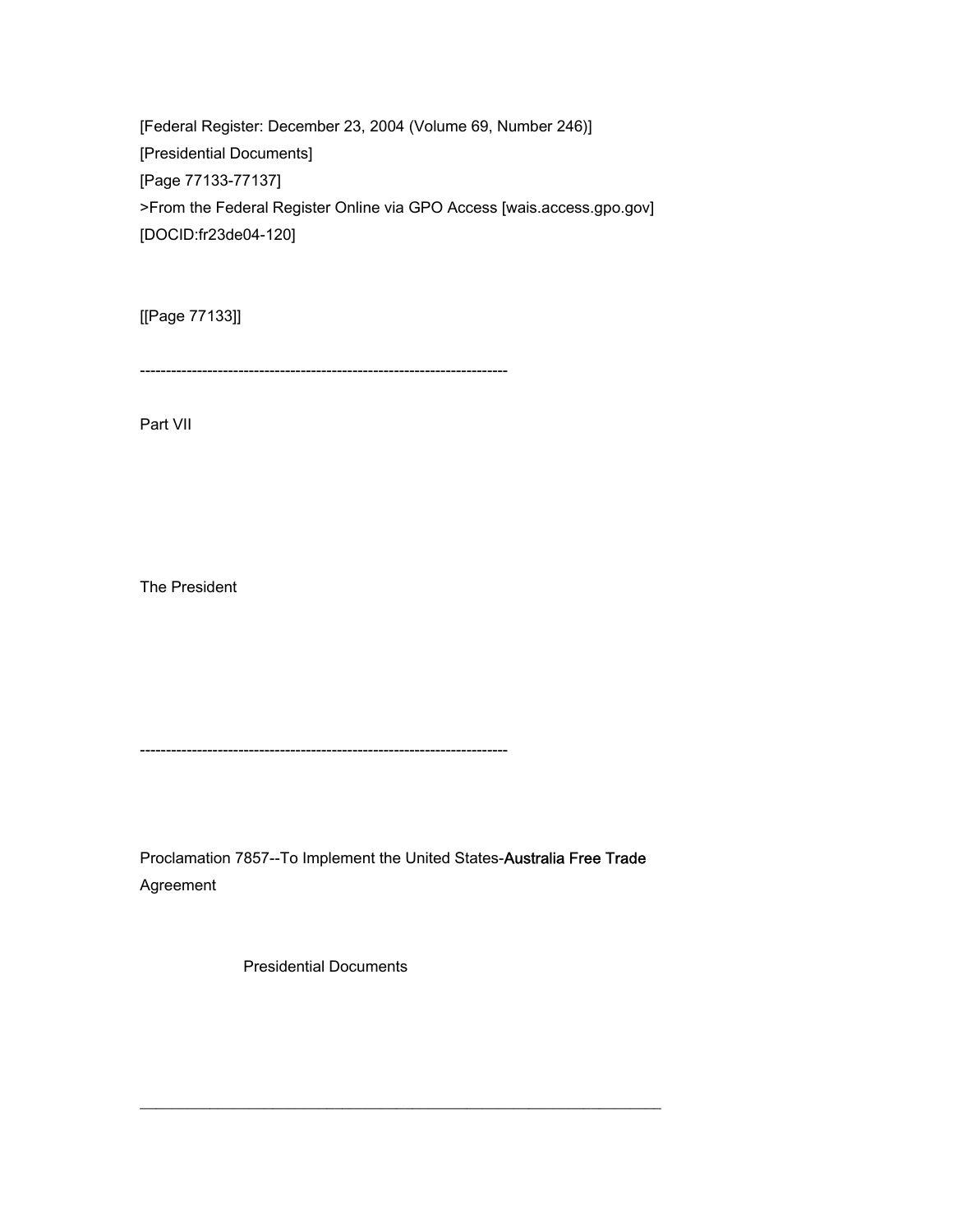Title 3-- The President

[[Page 77135]]

Proclamation 7857 of December 20, 2004

 To Implement the United States-Australia Free **Trade** 

®MDBU¯\*ERR01\*®MDNM¯Agreement

By the President of the United States of America

A Proclamation

 1. On May 18, 2004, the United States entered into the United States-Australia Free Trade Agreement (USAFTA). The USAFTA was approved by the Congress in section 101(a) of the United States-Australia Free Trade Agreement Implementation Act (the ``USAFTA Act'') (Public Law 108-286, 118 Stat. 919) (19 U.S.C. 3805 note).

 2. Section 105(a) of the USAFTA Act authorizes the President to establish or designate within the Department of Commerce an office that shall be responsible for providing administrative assistance to panels established under Chapter 21 of the USAFTA.

 3. Section 201 of the USAFTA Act authorizes the President to proclaim such modifications or continuation of any duty, such continuation of duty free or excise treatment, or such additional duties, as the President determines to be necessary or appropriate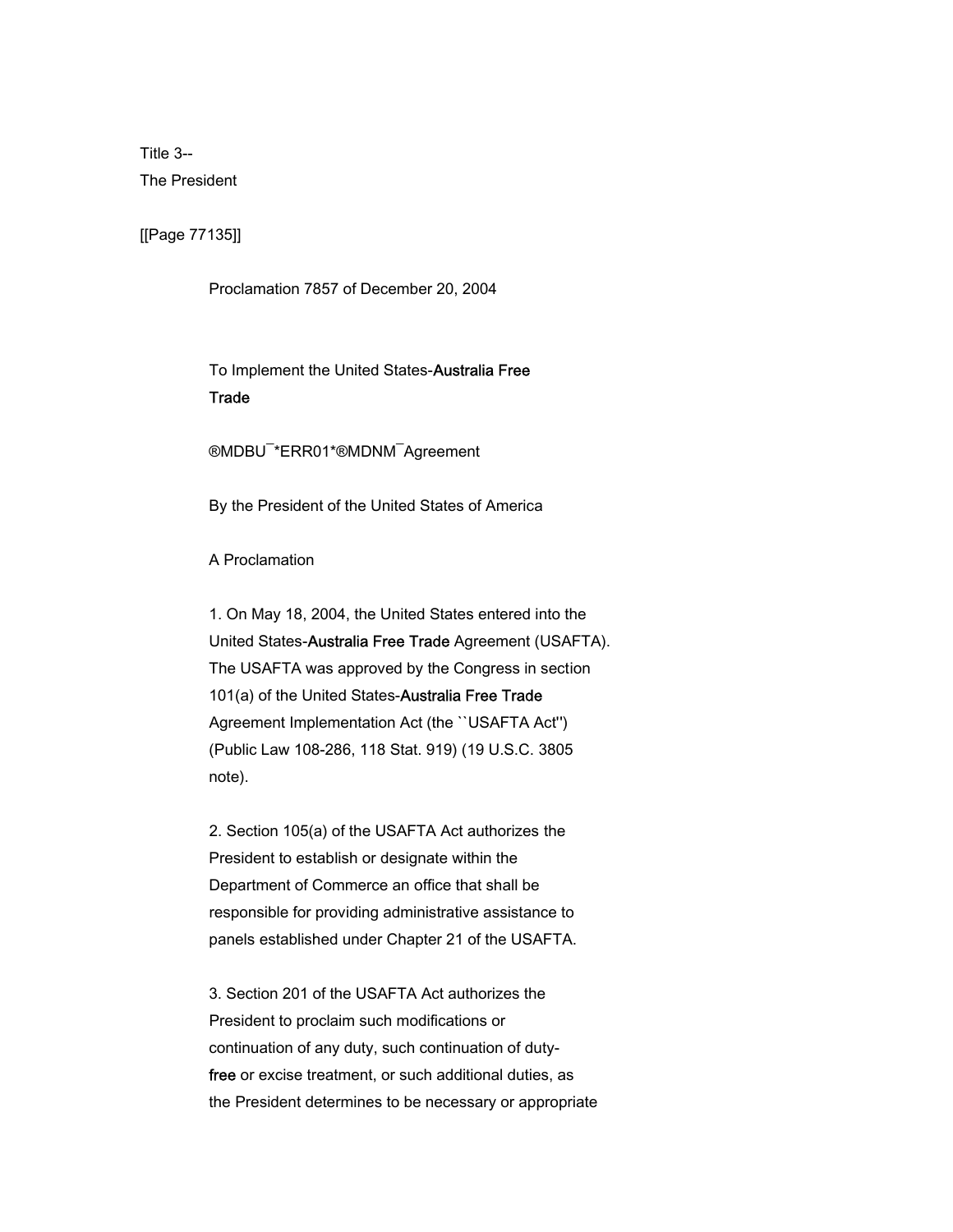to carry out or apply Articles 2.3, 2.5, and 2.6, and the schedule of reductions with respect to Australia set forth in Annex 2-B, of the USAFTA.

 4. Section 203 of the USAFTA Act provides certain rules for determining whether a good is an originating good for the purpose of implementing preferential tariff treatment under the USAFTA. I have decided that it is necessary to include these rules of origin, together with particular rules applicable to certain other goods, in the Harmonized Tariff Schedule of the United States (HTS).

 5. Section 206 of the USAFTA Act authorizes the President to take certain enforcement actions relating to trade with Australia in textile and apparel goods.

 6. Sections 321-328 of the USAFTA Act authorize the President to take certain actions in response to a request by an interested party for relief from serious damage or actual threat thereof to a domestic industry producing certain textile or apparel articles.

 7. Executive Order 11651 of March 3, 1972, as amended, establishes the Committee for the Implementation of Textile Agreements (CITA) to supervise the implementation of textile trade agreements.

 8. Section 604 of the Trade Act of 1974 (the ``1974 Act'') (19 U.S.C. 2483), as amended, authorizes the President to embody in the HTS the substance of relevant provisions of that Act, or other acts affecting import treatment, and of actions taken thereunder.

 NOW, THEREFORE, I, GEORGE W. BUSH, President of the United States of America, acting under the authority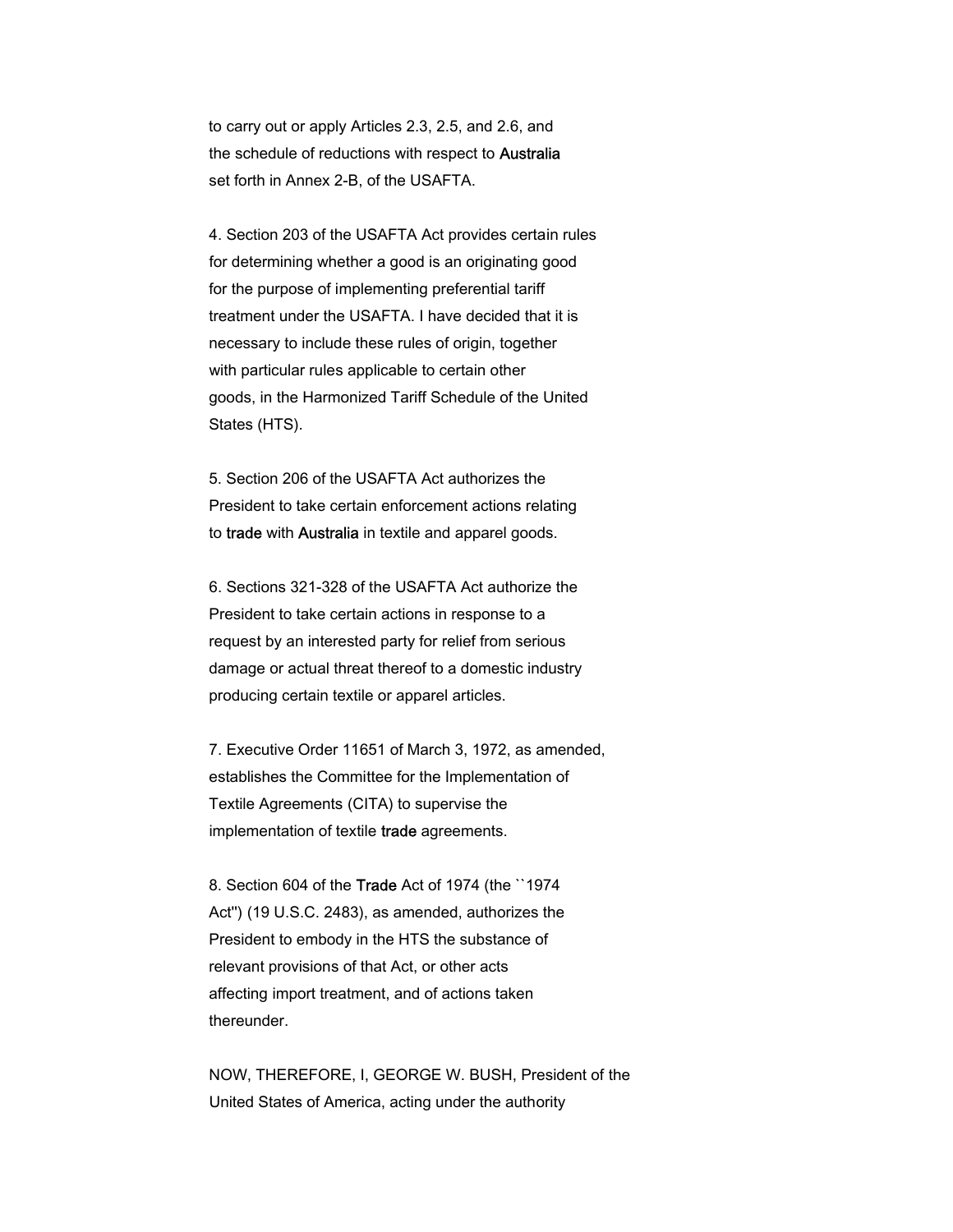vested in me by the Constitution and the laws of the United States of America, including but not limited to sections 105(a), 201, 203, 206, and 321-328 of the USAFTA Act, section 301 of title 3, United States Code, and section 604 of the 1974 Act, do proclaim that:

 (1) In order to provide generally for the preferential tariff treatment being accorded under the USAFTA, to set forth rules for determining whether

## [[Page 77136]]

 goods imported into the customs territory of the United States are eligible for preferential tariff treatment under the USAFTA, to provide certain other treatment to originating goods for the purposes of the USAFTA, and to provide tariff-rate quotas with respect to certain originating goods, the HTS is modified as set forth in Annex I of Publication No. 3722 of the United States International Trade Commission, entitled Modifications to the Harmonized Tariff Schedule of the United States Implementing the United States-Australia Free Trade Agreement (Publication 3722), which is incorporated by reference into this proclamation.

 (2) In order to implement the initial stage of duty elimination provided for in the USAFTA, to provide tariff-rate quotas with respect to certain originating goods, and to provide for future staged reductions in duties for originating products of Australia for purposes of the USAFTA, the HTS is modified as provided in Annex II of Publication 3722, effective on the dates specified in the relevant sections of such publication and on any subsequent dates set forth for such duty reductions in that publication.

 (3) The Secretary of Commerce is authorized to exercise the authority of the President under section 105(a) of the USAFTA Act to establish or designate an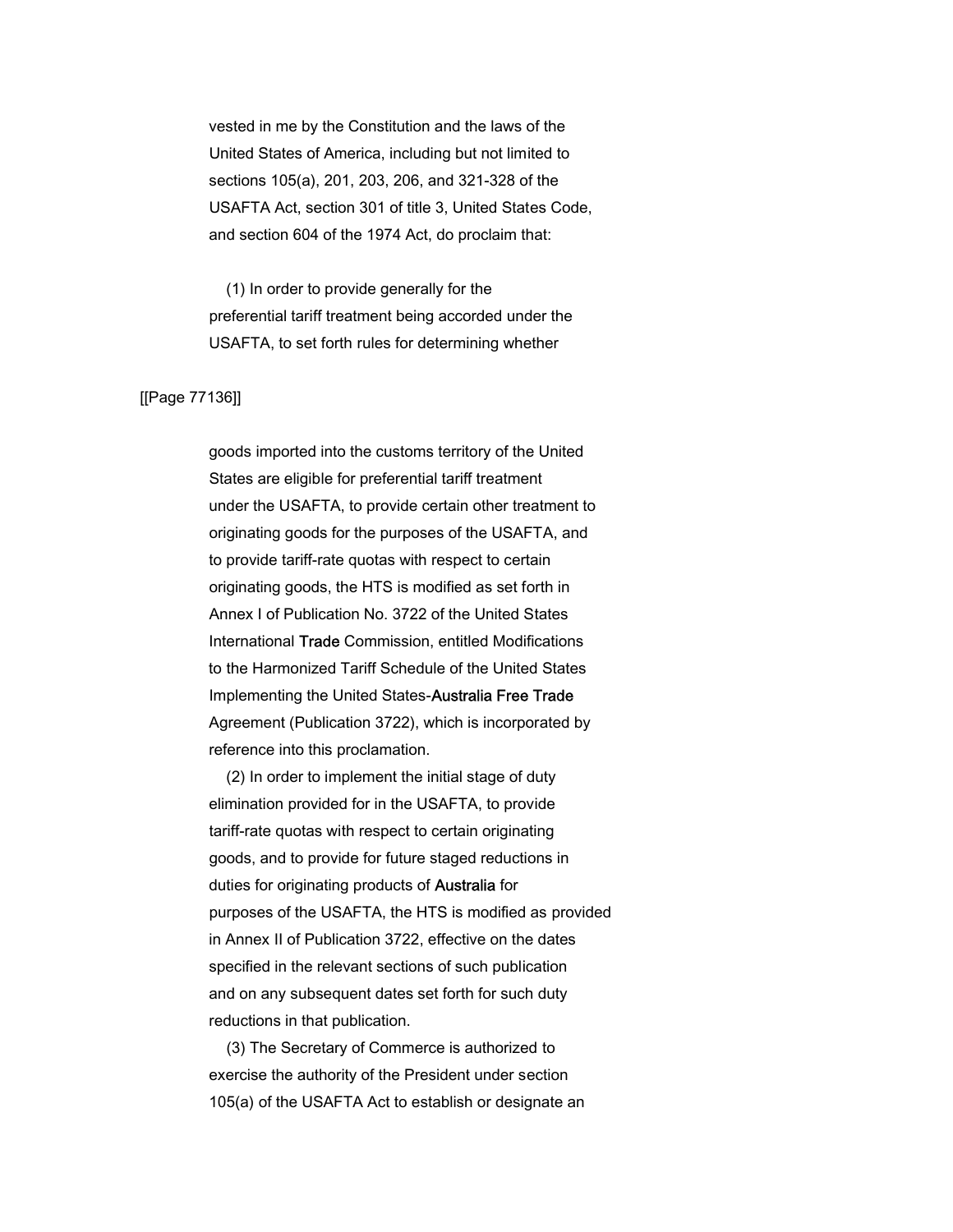office within the Department of Commerce to carry out the functions set forth in that section.

 (4) (a) The amendments to the HTS made by paragraphs (1) and (2) of this proclamation shall be effective with respect to goods entered, or withdrawn from warehouse for consumption, on or after the relevant dates indicated in Annex II to Publication 3722.

 (b) Except as provided in paragraph 4(a) of this proclamation, this proclamation shall be effective with respect to goods entered, or withdrawn from warehouse for consumption, on or after January 1, 2005.

> (5) The CITA is authorized to exercise the authority of the President under section 206 of the USAFTA Act to exclude textile and apparel goods from the customs territory of the United States; to determine whether an enterprise's production of, and capability to produce, goods are consistent with statements by the enterprise; to find that an enterprise has knowingly or willfully engaged in circumvention; and to deny preferential tariff treatment to textile and apparel goods.

 (6) The CITA is authorized to exercise the authority of the President under sections 321-328 of the USAFTA Act to review requests, including allegations of critical circumstances, and to determine whether to commence consideration of such requests; to cause to be published in the Federal Register a notice of commencement of consideration of a request and notice seeking public comment; to determine whether imports of an Australian textile or apparel article are causing serious damage, or actual threat thereof, to a domestic industry producing an article that is like, or directly competitive with, the imported article; and to provide relief from imports of an article that is the subject of such a determination; and if critical